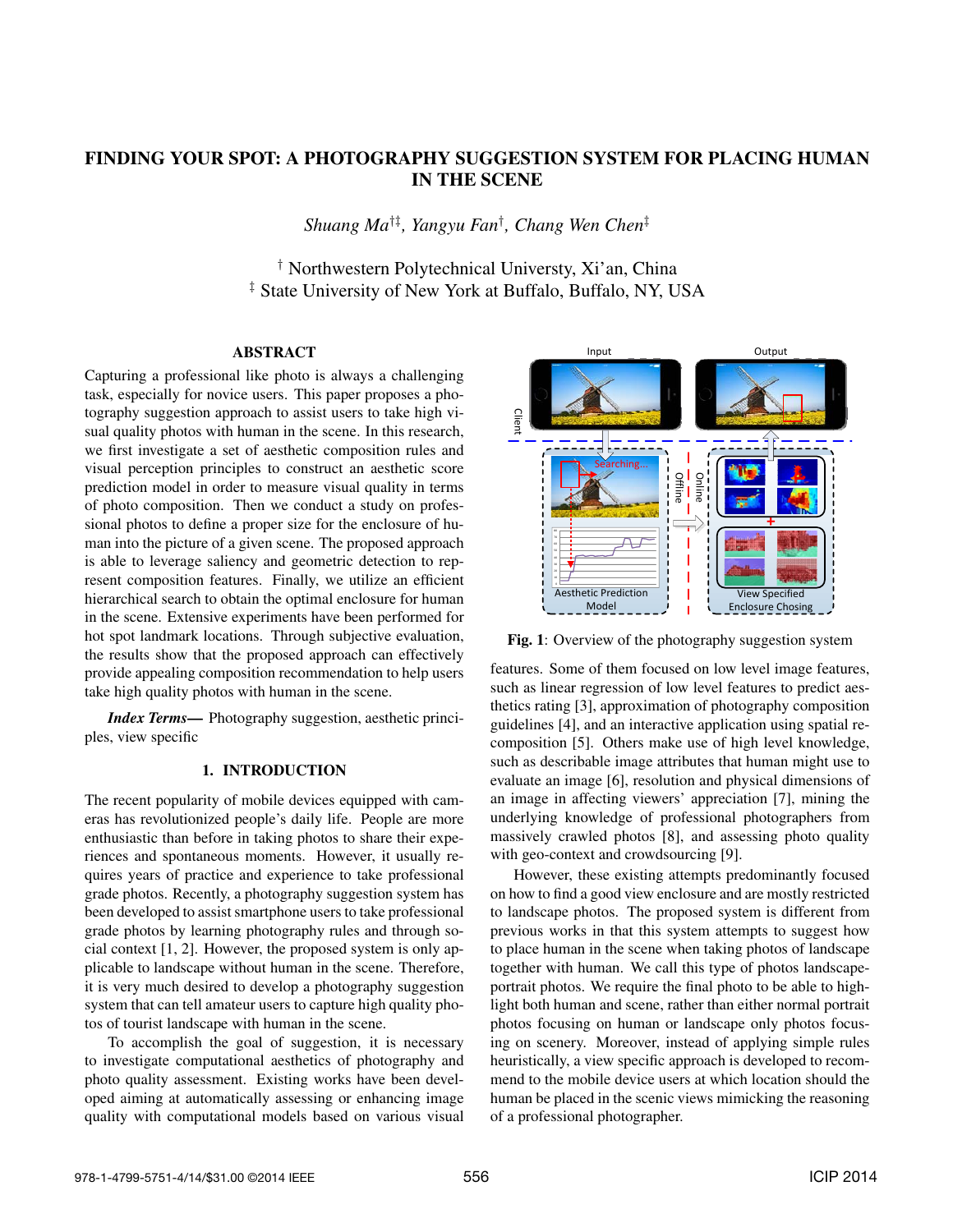

Fig. 2: Statistical results of study on professional photographs

# 2. AESTHETIC PRINCIPLES MODELING

The pipeline of the proposed approach is shown in Fig 1. An aesthetic composition model is constructed offline to generate prediction score for each enclosure. When input a landscape photo, salient and geometric detections are adopted to select candidate enclosures in a specific view. Finally a hierarchical search is carried out to efficiently search an optimal enclosure to guide users in taking professional like photos with human in the scene.

## 2.1. Problem formulation

Given a landscape image  $I$ , the object of the proposed system is to generate a suggestion to guide the users with suitable size  $s(w, h)^T$  and position  $c(x, y)^T$  for them to place human in the scene with following considerations:

• The suggestion should follow key aesthetic rules to make it appealing and attractive so as to enhance the overall quality.

• Proper size should be defined to be consistent with professional photographers' visual perception.

• Visual perception principles should be applied to place human in a proper region within the photo.

• The suggested position should not be placed outside the border of image I

• The suggested position should not block any salient objects in order to maintain perceptual balance between scenic objects and human in the scene.

Based on the considerations, we formulate the problem of photography suggestion to place human in the scenic view as a search problem in a joint-state-space. We utilize a sliding window as the enclosure finder, and its configuration is described by the two-dimension coordinates of the window center  $c = [x, y]^T$ , and the size of window  $s = [w, h]^T$ . Given an input scenic image L we aim to find an enclosure  $R(L, c, s)$ input scenic image I, we aim to find an enclosure  $R(I; c, s)$ within  $I$ , and label it according to the configuration of the enclosure finder defined by c and s. Thus, the problem can be formulated as:

$$
\{c^*, s^*\} = \underset{\substack{g_{i \in \Phi} \\ c,s}}{\arg \max} S_{pre}(R(I; c, s)) \cdot \mathbb{1}(c = g_i)
$$
\n
$$
\cdot \mathbb{1}(V_s(R(I; c, s)) \le \gamma)
$$
\n
$$
(1)
$$

where  $S_{pre}(\cdot)$  is an aesthetic score prediction measure,  $\mathbb{1}(\cdot)$ is a discriminant function, whose value is 1 when the condition in side bracket is satisfied, otherwise it is 0.  $V_s(\cdot)$  is the saliency value occupied by  $R(I; c, s)$ ,  $\gamma$  is a threshold defined

by the constraint that human shall not block the salient object in  $I$ ,  $\Phi$  is the detected ground region, which will be explained in Section 3.1,  $q_i$  is the  $i_{th}$  sliding window' center in  $\Phi$ .

## 2.2. Aesthetic prediction score modeling

#### *2.2.1. Defining size based on study of professional photos*

To better estimate professional photographer's insight to define the size of human in the scene, we collect a database of professional landscape-portrait photos. This database does not include pure portrait photos that contain no landscape scenes. The professional photos obtained via crawledsourcing are all collected carefully to contain only landscapeportrait photos. We label each photo by hand in the dataset with bounding box over the human subject(s). Fig 2 shows the histogram of the size of human region (Fig 2a) and heightwidth ratio (Fig 2b) obtained from the dataset of more than 1000 professional images. We can see from these histograms that the size for human subjects is very well distributed with clear mean values. The parameters of these distributions shall be used to guide the determination of human size and height-width ratio, i.e., initial size s will be  $0.1\%$  of I, and the height-width ratio will be set as 3:2.

# *2.2.2. Aesthetic and visual perception representation and modeling*

Composition is an important aesthetic aspect of a photo. There are various aesthetic rules for capturing well-composed photos. We consider such rules to be prominent in most aesthetically appealing photos. To apply these rules computationally, we define a prediction score to evaluate the aesthetics of the suggested composition for taking landscape-portrait photos.

## Rule of Thirds

The rule of thirds is one of the most important composition rules used by professional photographers to capture appealing aesthetic photos. It encourages placement of important objects along the imagery thirds lines or around their intersections. The rule of thirds prediction score  $S_{\rm RT}$  is calculated as:

$$
S_{\rm RT} = \omega_{vi} 100 \times \left[ exp(-\frac{D_{RT}}{diag})^2 / 2\sigma \right] \tag{2}
$$

where  $D_{RT}(R_i) = \min_{j=1,2,3,4} d(c_i, c_j)$  is the minimal distance<br>from  $i$ , burner and principle agents  $c_i$  to the four third points from  $i_{th}$  human enclosure center  $c_i$  to the four third-points  $c_i$ .  $R_i$  is  $i_{th}$  candidate enclosure, *diag* is the length of diagonal line of image  $I$ , that is utilized to normalize the distance.  $\omega_{vi}$  is the visual weight of  $R_i$ , and is defined by the study on visual perception which will be presented in the next.

#### Visual Balance

Visual balance is another key aesthetic principle which will be achieved when the gravity center of all objects is located at the center of the image. That means, the gravity center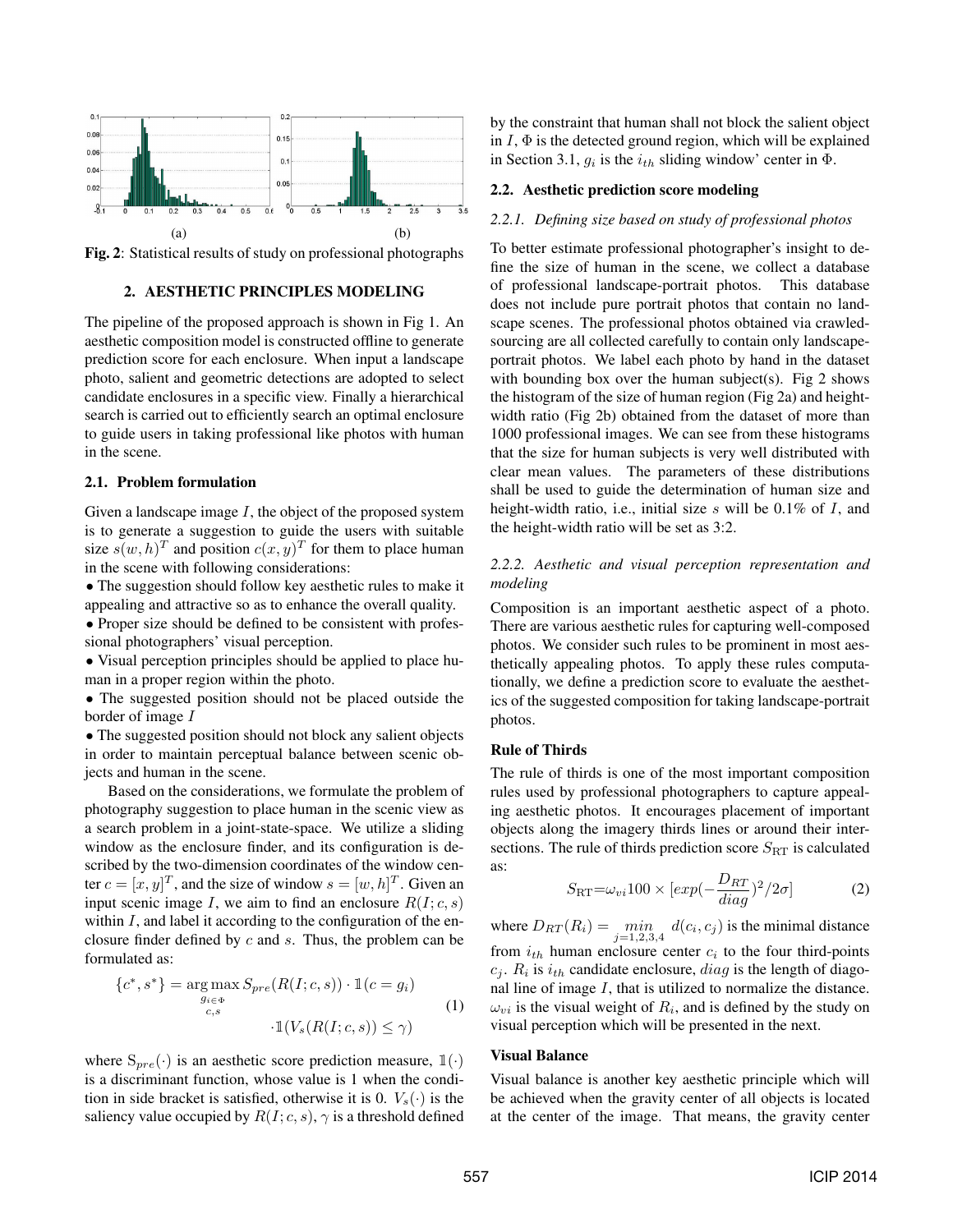

Fig. 3: Eye tracking results followed by [10]. Left: average scan path. Right: fixation map



Fig. 4: Comparison of predicted score (green line) and average of subjective ratings (red line)

of  $i_{th}$  candidate enclosure should be located at its expected coordinate  $\hat{c}_i$ , so that

$$
\left(\sum_{j=1}^{N_o} \omega_{sj} c_{oj} + \omega_{si} \hat{c}_i\right) / \left(\sum_{j=1}^{N_o} \omega_{sj} + \omega_{si}\right) = C_I \tag{3}
$$

where  $N_o$  is the number of all salient objects in image I,  $c_{oj}$ is gravity center of  $j_{th}$  salient object,  $\hat{c}_i$  is the expected gravity center of  $i_{th}$  candidate enclosure,  $\omega_{sj}$  and  $\omega_{si}$  are saliency values computed from  $j_{th}$  object and  $i_{th}$  candidate enclosure, respectively, and  $C_I$  is the center of image I. Thus, the expected enclosure center  $\hat{c}_i$  can be calculated by:

$$
\hat{c}_i = [C_I \times (\sum_{j=1}^{N_o} \omega_{sj} + \omega_{si}) - \sum_{j=1}^{N_o} \omega_{sj} c_{oj}] / \omega_{si} \quad (4)
$$

Then the prediction score  $S_{VB}$  is defined as:

$$
S_{VB} = \omega_{vi} 100 \times \left[ exp(-\frac{D_{VB}}{diag})^2 / 2\sigma \right] \tag{5}
$$

where  $D_{VB}(R_i)$  is the distance between the  $i_{th}$  candidate enclosure center and  $i_{th}$  expected center  $\hat{c}_i$ .

To utilize attention distribution, we make use of the results from the eye tracking study reported in [10]. The fixation order and fixation map that depict attention distribution are shown in Fig 3. Depending on which part of the fixation map the candidate enclosure  $c_i(x, y)$  belongs to, the visual weights can be defined.  $Att(x, y)$  is an attractiveness value. Therefore, the visual weights for  $R_i(c_i, s)$  can be calculated as  $\omega_{vi} = Att(x, y)$ , which aims to place people onto a more attractive region.

#### Aesthetic score prediction

Finally, we shall combine all parameters defined above to obtain the aesthetic score prediction function as:

$$
S_{pre} = \frac{\exp(-\frac{S_{oRT}^{2}}{2S_{oVB}^{2}})S_{RT} + \exp(-\frac{S_{oVB}^{2}}{2S_{oRT}^{2}})S_{VB}}{\exp(-\frac{S_{oRF}^{2}}{2S_{oVB}^{2}}) + \exp(-\frac{S_{oVB}^{2}}{2S_{oRT}^{2}})}
$$
(6)



Fig. 5: Results of subjects evaluation. red: quite satisfactory; blue: satisfactory; yellow: relative satisfactory; dark blue: not too bad; green:unsatisfactory

where  $S_{oRT}$  and  $S_{oVB}$  are salient objects' rule of thirds score and visual balance score, respectively. They can be computed the same way by Eq.2 and Eq.5. The salient regions are obtained by graph-based method [11].

#### 3. PHOTOGRAPHY SUGGESTION

Based on the aesthetic score prediction model, the ratings of each enclosure at different positions in various scales from the input image  $I$  can be predicted. The optimal one can be found by exhaustively searching through all possible enclosures with different positions and sizes. However, we have designed a hierarchical search scheme to obtain the optimal location of the enclosure efficiently.

#### 3.1. View specific candidate enclosures generation

To start with, the enclosures that do not comply with specific view constraints will be discarded. We assume the input image I with size  $640 \times 426$  or  $426 \times 640$ , which indeed is common for most mobile phones. We then slide a  $196 \times 128$ window with step size as 32 over the given image. To obtain candidate enclosures, we adopt graph-based manifold ranking method [11] to obtain the salient region distribution so that these enclosures shall not overlaid on the salient object. In addition, according to the constraint to keep the enclosure inside the image, enclosures that across the image border will also be discarded. We also adopt the scheme in [12] to detect ground and sky regions Φ. This is intended to avoid selecting inappropriate regions that cannot be used to place a person.

#### 3.2. Position and size optimization

#### *3.2.1. Position finding*

An enclosure's position  $c(x, y)^T$  is dependent on the visual weights  $\omega_v$ , size s and saliency value  $\omega_s$  as defined above. Therefore, the positions can be solved first.

We carry out an iteration process to optimize the position. The initial point is the center  $\vec{c}(x, y)^T$  of top enclosure searched by the last stage. We update the position by  $\vec{c}_t(x, y)^T \leftarrow \vec{c}_{t-1} + \vec{\mu}$ , where  $\vec{\mu}$  is obtained by:

$$
\vec{\mu}^* = \underset{\vec{\mu}' \in \{\vec{\mu}^{(n)}\} \cup \{0\}}{\arg \max} S_{pre}(\mathcal{R}(\mathcal{I}; \tilde{c}_{t-1} + \vec{\mu}', s_{t-1})) \tag{7}
$$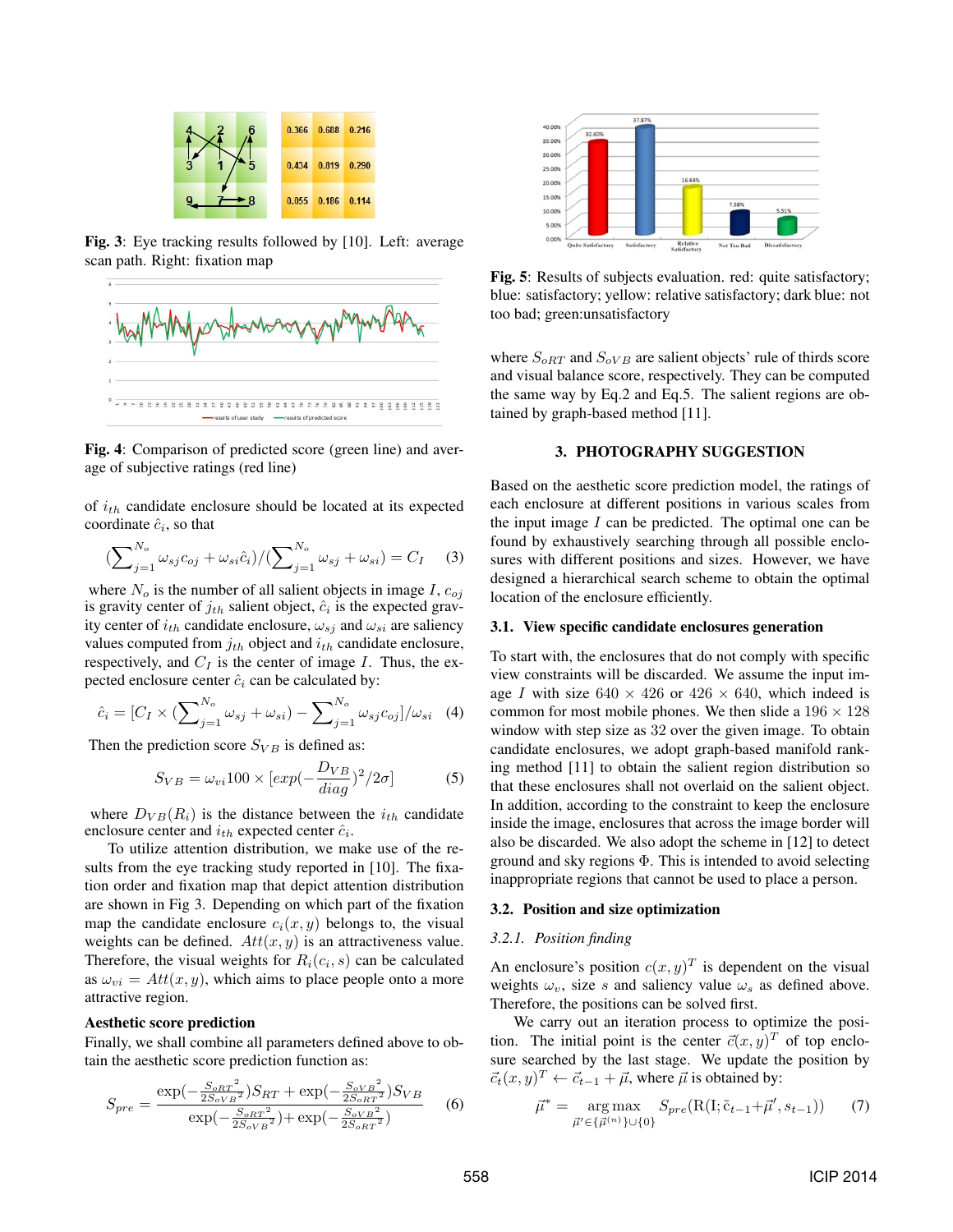

Fig. 6: Comparisons of hand labeled professional photos and suggested landscape photos with similar composition and background content



Fig. 7: Top 5 (fist line) and bottom 5 (second line) suggested photos rated by users

 $\{\vec{\mu}^{(n)}\}_{n=1}^{N}$  is  $N(N = 10)$  randomly generated vectors from<br>a two-dimensional Gaussian distribution a two-dimensional Gaussian distribution.

#### *3.2.2. Size update*

Once the position is confirmed, the size of enclosure can be obtained under the constraint that no blocking of any salient object shall occur. We iteratively re-scale the size of enclosure by  $\pm 5\%$ , until all constraints are satisfied.

## 4. EXPERIMENTS AND DISCUSSION

To validate the proposed system, we performed simulations on considerable amount of landscape photos from several hot spot landmarks and conducted subjective evaluations using 116 suggested images. 25 subjects including 9 females and 16 males with age ranging from 20 to over 30 are asked to rate the recommendation results. Among them, 2 subjects are professional photographers, 7 subjects have more than five years of photography experiences with single lens reflex cameras.

We compared the predicted score with subjective ratings to evaluate our aesthetic score prediction model. The comparison (Fig 4) shows that the predicted score by the proposed scheme is quite consistent with the subjective assessment. As shown in Fig 5, the satisfaction rate (score $\geq$ 3) reaches 87.11%, while the unsatisfactory rate (score $\leq$ 2) is at only 5.3%. Furthermore, we compared some professional photos with hand labelled bounding box with the suggested photos that have similar composition and background content,

as shown in Fig 6. As can be seen from Fig 6, under similar circumstances, the recommendations from the proposed scheme are highly correlated to the composition of the professional photographers. We have also shown in Fig 7 top five and bottom five suggested photos rated by subjective evaluations. For these unsatisfactory suggestions as shown in Fig 7f, 7g, 7h, users consider that it is difficult to place human in these positions. In Fig 7i, 7j, the enclosures are blocking part of the salient objects due to inaccurate salient region detection. In summary, the proposed scheme is indeed able to find satisfactory enclosure for most scenery pictures to place a person in the scene and can be useful for novice photographers.

## 5. CONCLUSION

In this paper, we proposed a photography suggestion scheme to assist mobile users to compose high visual quality photos with human in the scene. An aesthetic score prediction model has been constructed to measure the visual quality. A study on professional photos is also conducted to define a proper size for enclosure. To provide a view specific solution, the proposed scheme leverages saliency and geometric detection results to represent composition features. Finally, an efficient hierarchical search has been developed to obtain an optimal enclosure effectively. Extensive experiments have been performed and the results have shown that the proposed photography suggestion system is promising in guiding novice photographers to take professional like appealing photos.